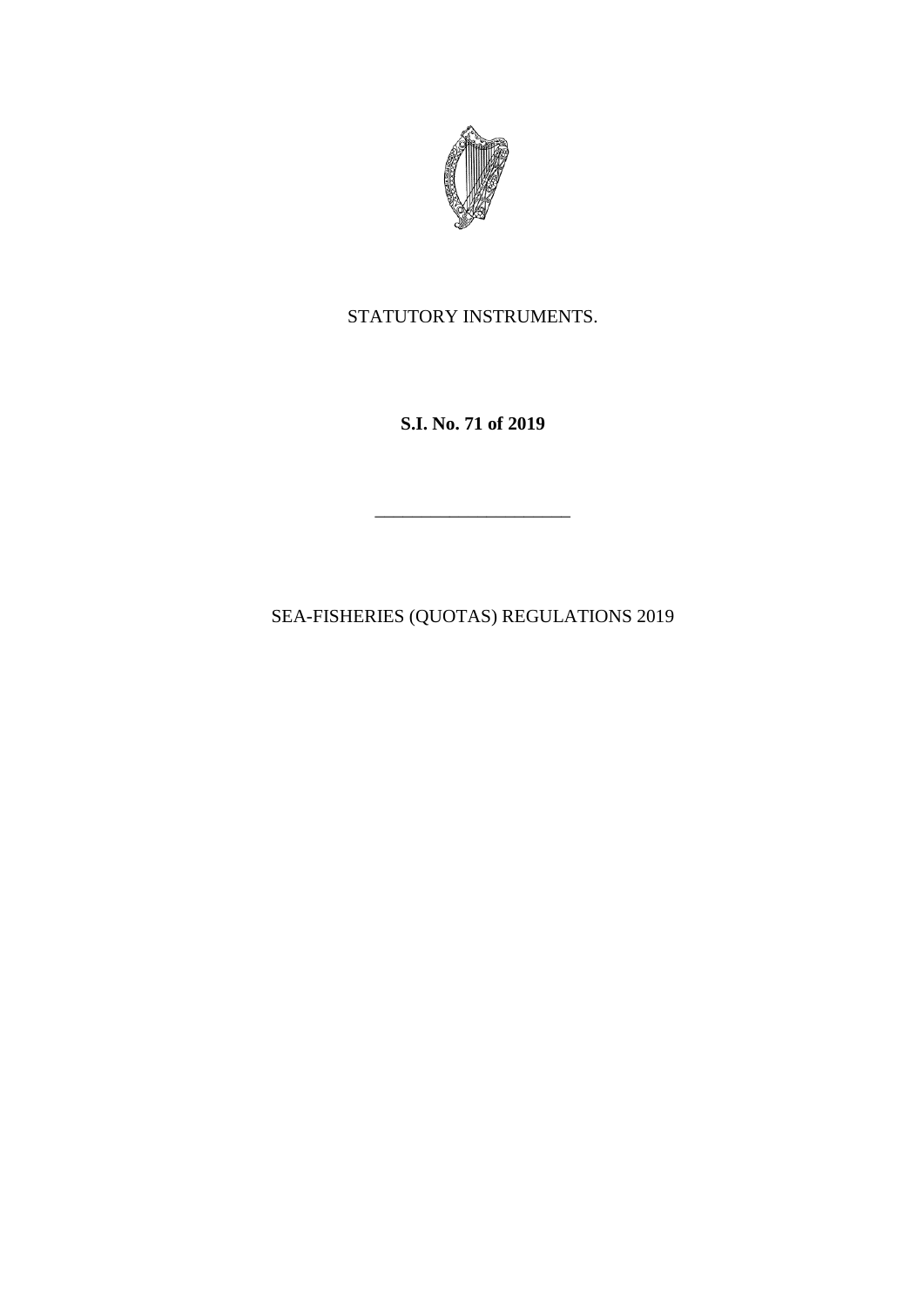## S.I. No. 71 of 2019

## SEA-FISHERIES (QUOTAS) REGULATIONS 2019

I, Michael Creed, Minister for Agriculture, Food and the Marine, in exercise of the powers conferred on me by sections 3 and 14 of the Sea-Fisheries and Maritime Jurisdiction Act 2006 (No. 8 of 2006) and the Sea-Fisheries, Foreshore and Dumping at Sea (Transfer of Departmental Administration and Ministerial Functions) Order 2007 (S.I. No. 707 of 2007) (as adapted by the Agriculture, Fisheries and Food (Alteration of Name of Department and Title of Minister) Order 2011 (S.I. No. 455 of 2011)), for the purpose of giving effect to Council Regulation (EU) 2019/124 of 30 January  $2019<sup>1</sup>$ , hereby make the following regulations:

- 1. These Regulations may be cited as the Sea-Fisheries (Quotas) Regulations 2019.
- 2. (1) In these Regulations "Quota Regulation" means Council Regulation (EU) 2019/124 of 30 January 2019.

(2) A word or expression that is used in the Quota Regulation and is also used in these Regulations, has, unless the context otherwise requires, the same meaning in these Regulations as it has in the Quota Regulation.

- 3. The master of
	- (*a*) an Irish sea-fishing boat wherever it may be, or
	- (*b*) a sea-fishing boat in the exclusive fishing limits of the State

shall comply with Articles 5(2), 7, 9, 11, 13, 14, 20, 21, 25, 26, 29, 30, 31, 32, 33, 34, 35(2), 36, 39, 40, 41, 42, 43, 48, 49 and 50 of the Quota Regulation.

- 4. (1) Subject to paragraph (2), the master of
	- (*a*) an Irish sea-fishing boat wherever it may be, or
	- (*b*) a sea-fishing boat in the exclusive fishing limits of the State

shall comply with Article 10(1), (2) and (3) of the Quota Regulation in relation to sea bass.

(2) The master of an Irish sea-fishing boat operating in ICES Sub-area 6 or ICES Sub-area 7 is subject to the Bass (Conservation of Stocks) Regulations 2006 (S.I. No. 230 of 2006) in relation to sea bass.

 $\overline{a}$ <sup>1</sup> OJ L 29, 31.1.2019, p. 1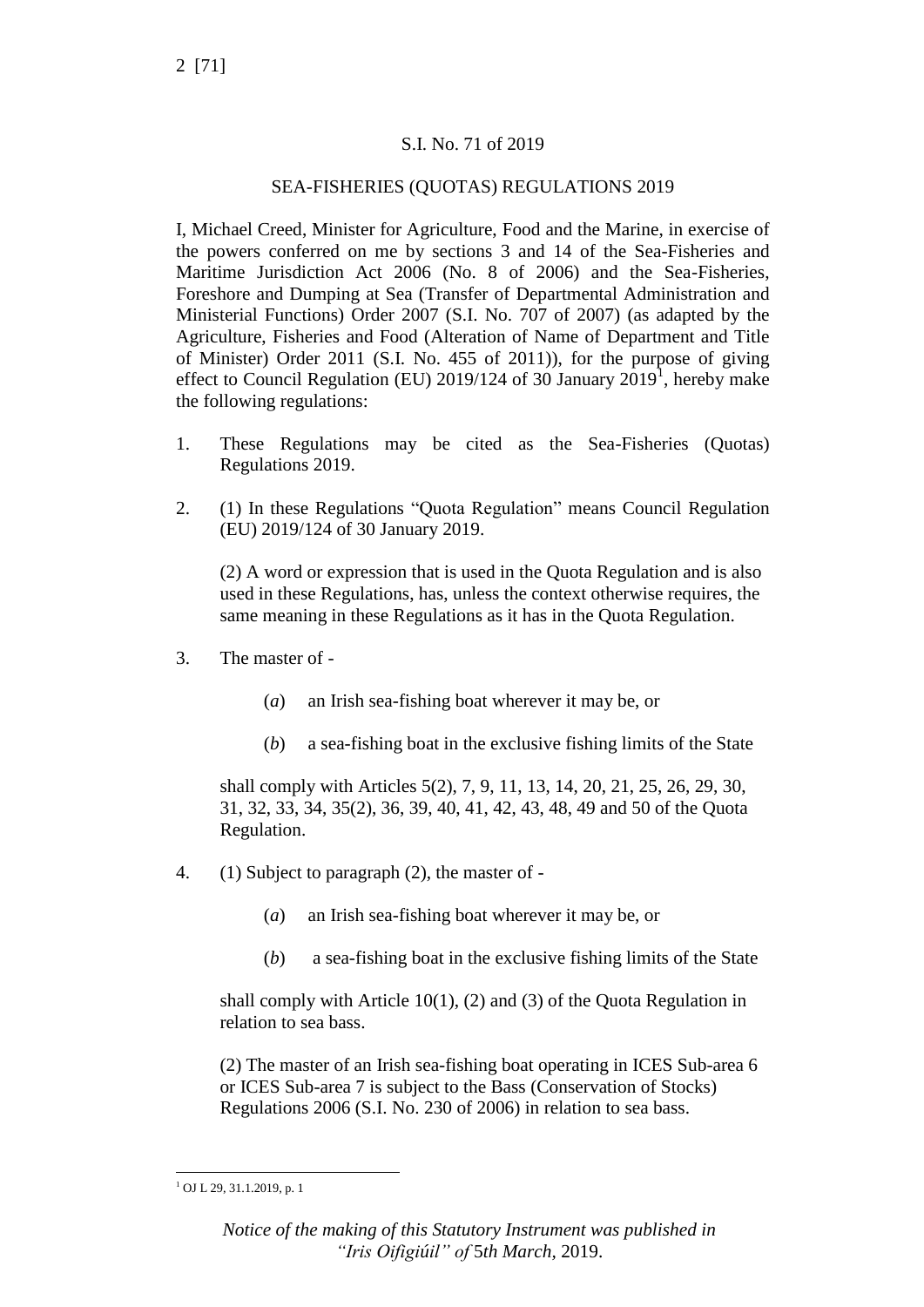(3) A person engaged in recreational fisheries that is fishing for sea bass shall comply with Article 10(4) and (5) of the Quota Regulation.

5. The Sea-Fisheries (Quotas) Regulations 2018 (S.I. No. 99 of 2018) are revoked.



GIVEN under my Official Seal, 28 February 2019.

MICHAEL CREED, Minister for Agriculture, Food and the Marine.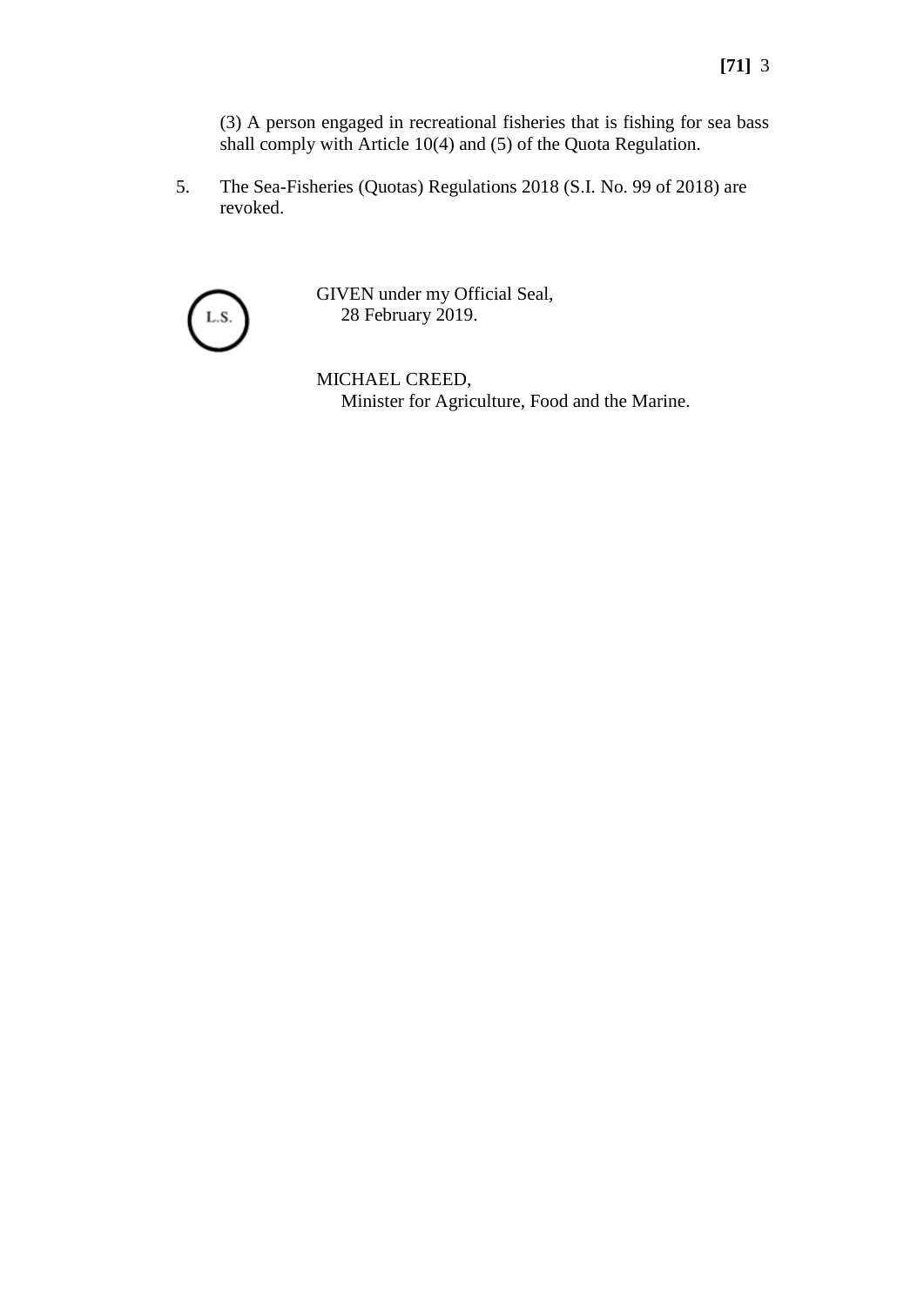## **Explanatory Note**

*(This note is not part of the instrument and does not purport to be a legal interpretation)*

These Regulations have the purpose of giving effect to the provisions of Council Regulation (EU) 2019/124 fixing for 2019 the fishing opportunities for certain fish stocks and groups of fish stocks, applicable in Union waters and, for Union fishing vessels, in certain non-Union waters